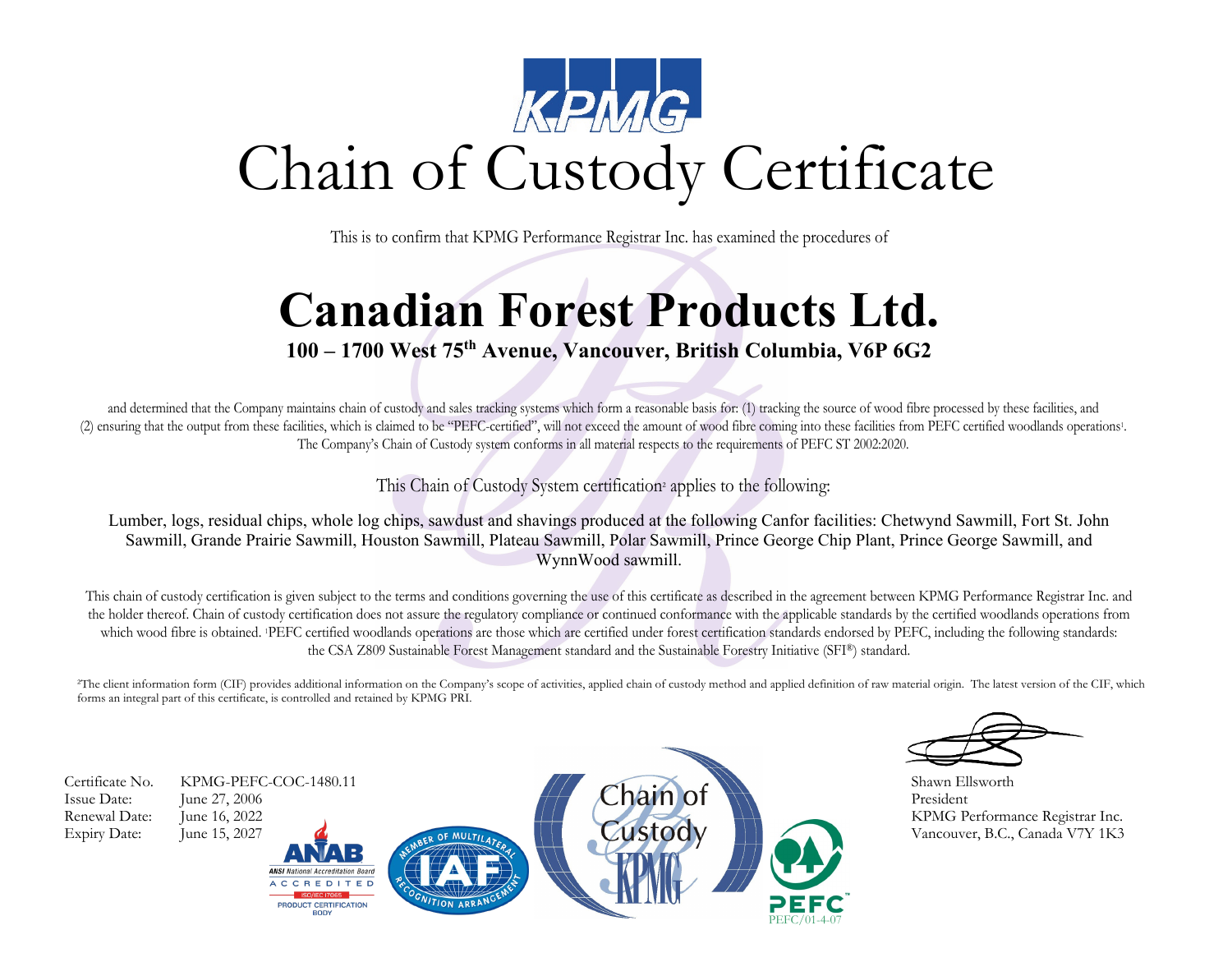

## Chain of Custody Certificate

| <b>Site</b><br>No. | <b>Site Name</b>                         | <b>Address</b>                                                                   | Scope of Activities (identify any differences from scope statement<br>listed above)                                                                                                                                                                                                                                                                                                                                                                                                                                                                                                                                                | <b>Applied Chain</b><br>of Custody<br><b>Method</b> | Applied definition of raw<br>material origin (as<br>defined in Appendix 1 of<br>the PEFC CoC standard) |
|--------------------|------------------------------------------|----------------------------------------------------------------------------------|------------------------------------------------------------------------------------------------------------------------------------------------------------------------------------------------------------------------------------------------------------------------------------------------------------------------------------------------------------------------------------------------------------------------------------------------------------------------------------------------------------------------------------------------------------------------------------------------------------------------------------|-----------------------------------------------------|--------------------------------------------------------------------------------------------------------|
|                    | Canfor Wood<br>Products<br>Marketing     | 100 - 1700 West 75th Avenue,<br>Vancouver, BC V6P 6G2                            | Corporate responsibilities - Overall responsibility and authority for the CoC<br>system; Managing outside supplies and avoidance from controversial sources;<br>Certification calculation and Managing Corporate credit account (solid wood<br>products); Inspection & control; Solid wood product sales; Logo usage<br>control; Outsourcing; external supply.                                                                                                                                                                                                                                                                     | Volume Credit                                       | Certified material<br>Other material                                                                   |
| 2                  | Canfor<br>Administration<br>Centre (CAC) | 5162 Northwood Pulp Mill<br>Road, PO Box 9000<br>Prince George, BC V2L 4W2       | Corporate accounting & Residual Fibre Manager responsibilities - Tracking<br>certified log consumption at each production location and provision to<br>CWPM;<br>Certified<br>and<br>production<br>consumption<br>calculations/tracking/reporting for residual fibre (chips, sawdust and<br>shavings); Managing chip and sawdust/shaving credit accounts; Inspection &<br>control: Residual fibre sales.<br>FMS Coordinator responsibilities - Maintaining list of Canfor tenure licences;<br>Identifying the SFM certification standard to which each licence is certified;<br>Maintaining/updating Canfor's Due Diligence System. | Volume Credit                                       | Certified material<br>Other material                                                                   |
| 3                  | Chetwynd<br>Sawmill                      | #4700-50th Street, PO Box 180,<br>Chetwynd, BC V0C 1J0                           | Division level responsibilities - Identification of origin; Certified<br>consumption and production calculations/tracking/reporting (solid wood and<br>residual fibre inputs/products); PEFC on-product labeling; Quality control<br>checks (product labels and bills<br>of lading claims).                                                                                                                                                                                                                                                                                                                                        | Volume Credit                                       | Certified material<br>Other material                                                                   |
| $\overline{4}$     | Fort St. John<br>Sawmill                 | Swanson Lumber Road<br>RR 1, Site 13, Compartment 2<br>Fort St. John, BC V1J 4M6 | As per Chetwynd Sawmill                                                                                                                                                                                                                                                                                                                                                                                                                                                                                                                                                                                                            | Volume Credit                                       | Certified material<br>Other material                                                                   |
| 5                  | Grande Prairie<br>Sawmill                | $9401 - 108$ Street<br>Postal Bag 100, Grande Prairie,<br>AB T8V 3A3             | As per Chetwynd Sawmill                                                                                                                                                                                                                                                                                                                                                                                                                                                                                                                                                                                                            | Volume Credit                                       | Certified material<br>Other material                                                                   |
| 6                  | <b>Houston Sawmill</b>                   | 1397 Morice River Road<br>PO Box 158, Houston, BC V0J<br>1Z <sub>0</sub>         | As per Chetwynd Sawmill                                                                                                                                                                                                                                                                                                                                                                                                                                                                                                                                                                                                            | Volume Credit                                       | Certified material<br>Other material                                                                   |



MULTILAT

**ION APR**